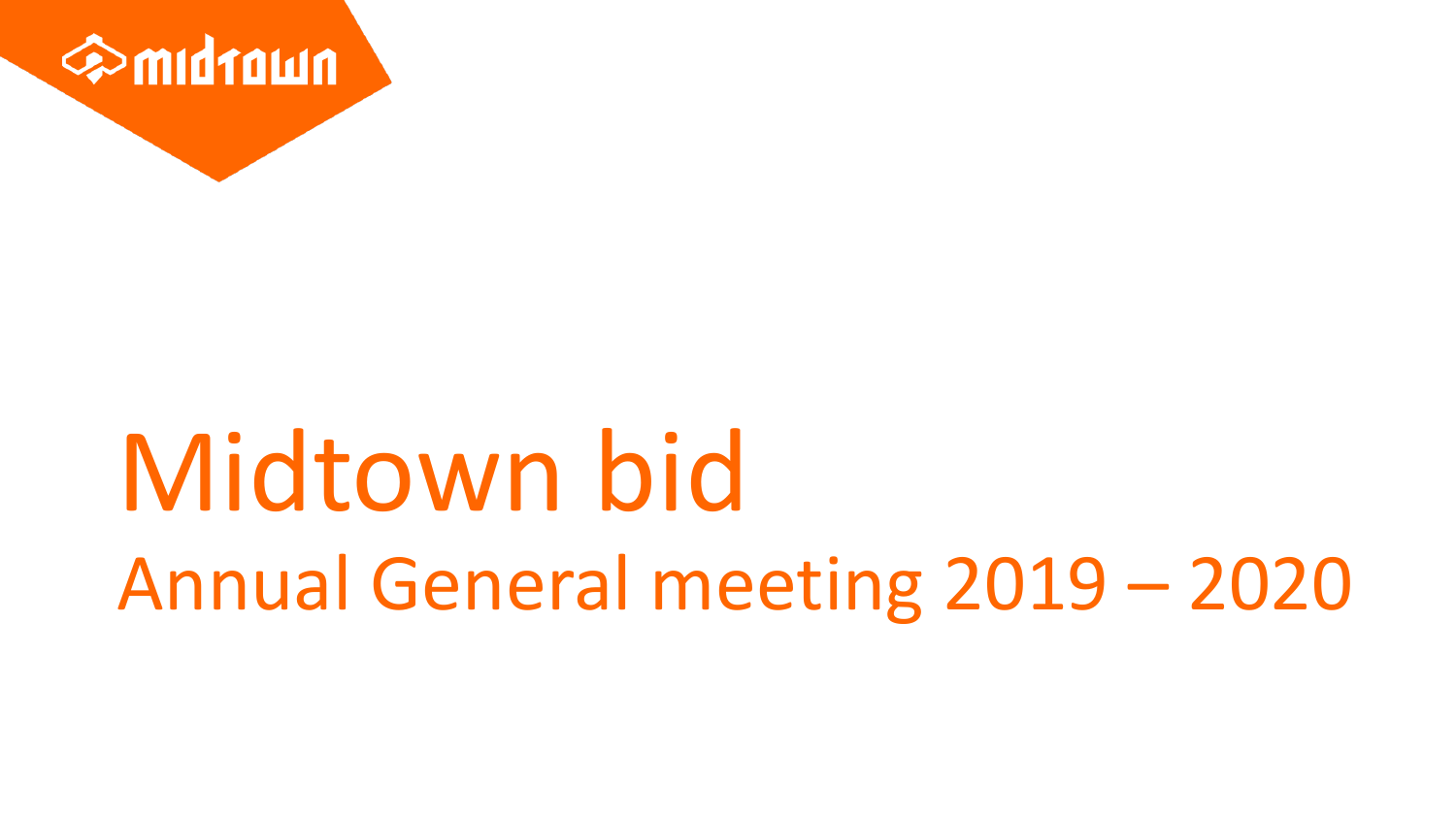# **A SUCCESSFUL RE-BALLOT**

**The Results -** 82% of Levy Payers voted in favour of Midtown BID's new term – totalling 90% aggregate by rateable value.

Midtown BID were delighted to have received a strong "yes" vote from its district businesses for a fourth term for **Holborn**, **Bloomsbury** and **St Giles**; and a second term for **Farringdon** and **Clerkenwell**.

The vote gives us a mandate to continue to drive the development and regeneration of Midtown, for the benefit of businesses and the wider community.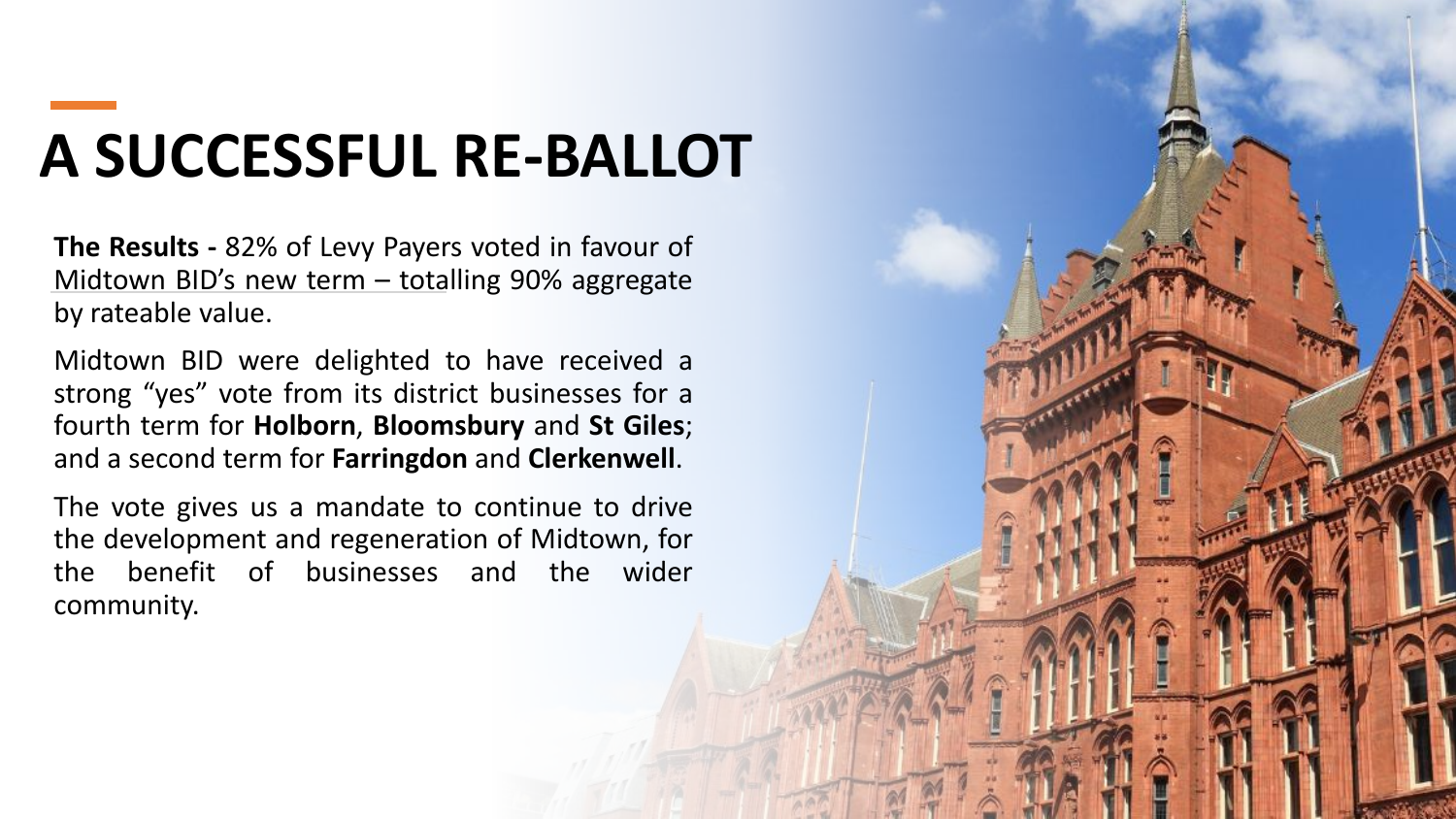### **SUSTAINABLE DEVELOPMENT GOALS**

**08** Decent work and Economic Growth

Economic projects to support business and the wider community – such as Holborn Station Redevelopment, Princes Circus & Holborn Liveable Neighbourhood Scheme all designed to promote growth and inward investment to the area

Sustainable Cities and Communities

**11** Sustainable Cities **11** Environmental and education based projects such as "Bee Wild",<br>Midtown Gardens, reducing pollution through projects such as the<br>and Communities Midtown Cycle Vault project [NCP] and Air Quality Midtown Gardens, reducing pollution through projects such as the Midtown Cycle Vault project [NCP] and Air Quality monitoring

> Responsible Consumption and Production

**12 12 Consumption** Future London - Evening Standard Anti-Plastics Campaign, waste<br>Consumption management consolidation and sharing best practice across our<br>and Production membership and with other stakeholders management consolidation and sharing best practice across our membership and with other stakeholders

> **Partnerships** for the Goals

**17** Partnerships Leadership and influence working with BID members, stakeholders, and<br>for the Goals stakeholders. communities. Collaboration and learning from pan-London partners and stakeholders.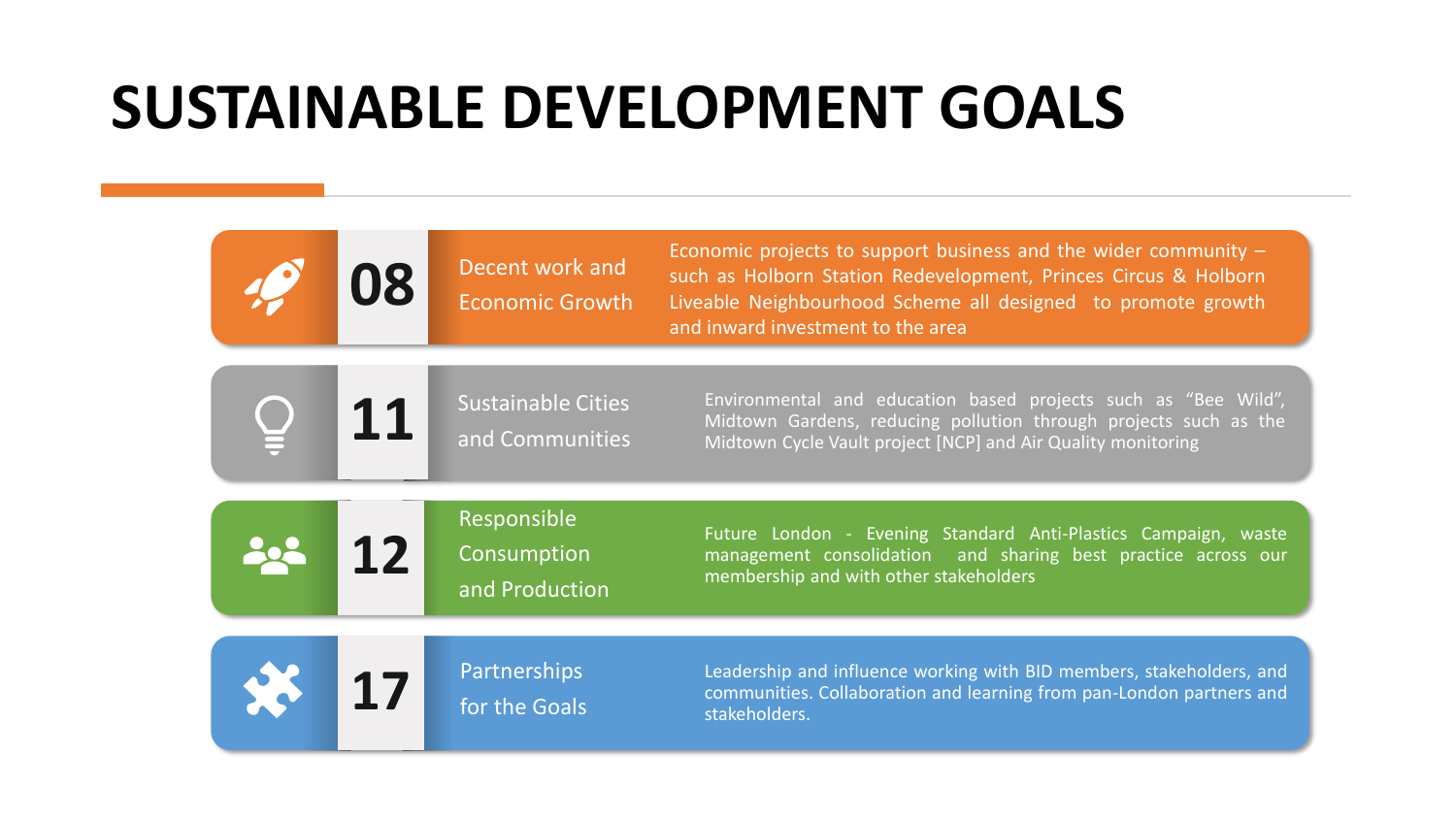#### PRIORITIES - PUBLIC REALM AND PLACE MAKING

**Ground Floor Use** – we have completed a Ground Floor Use Study supporting the area's growth through identifying alternative models for viable ground floor venues. The study looked at a more holistic economic model for investment, which included curated streets, more engaging facades, temporary activities in underused spaces, outdoor sitting areas and temporary event spaces.

**Princess Circus** – part of Camden Council's West End Project and supported by Midtown BID, the area is being redesigned to improve pedestrian routes and crossings making the area easier and safer for people to navigate.



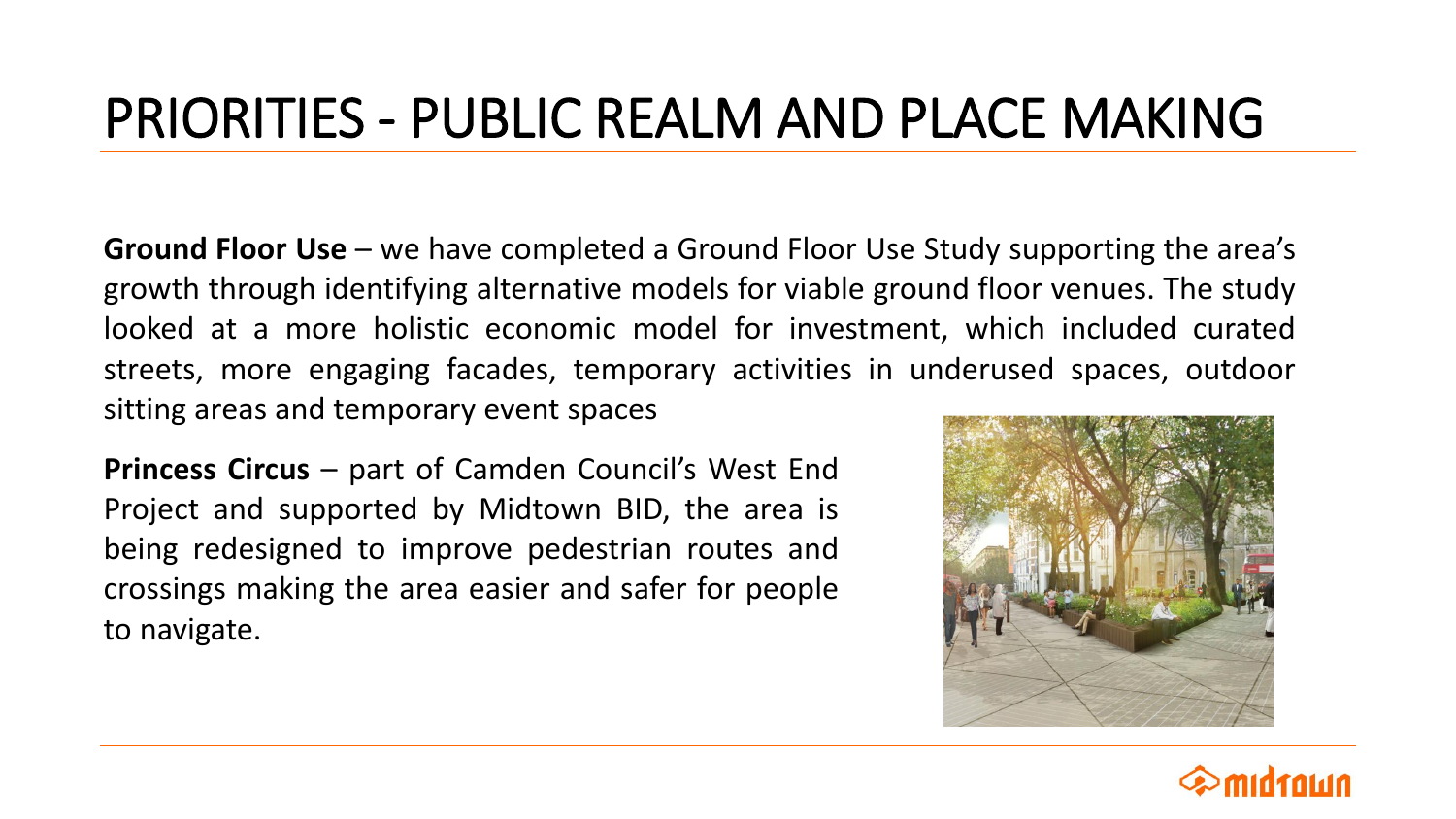#### **ENVIRONMENTAL AND SOCIAL SUSTAINABILITY**

**BE THE CHANGE -** homeless campaign has been re-purposed as a dedicated portal for on-street reporting with links to WC1 and EC1 support services, to offer advice, guidance and support to rough sleepers in the area.

**BEE-WILD -** our rooftops project combining pollinator friendly planting with urban bee keeping continues to expand across the district. 2020 sees the BEE WILD project join up with the Wild West End a combination of green roofs, green walls, planters, street trees, flower boxes and pop-up spaces across London.



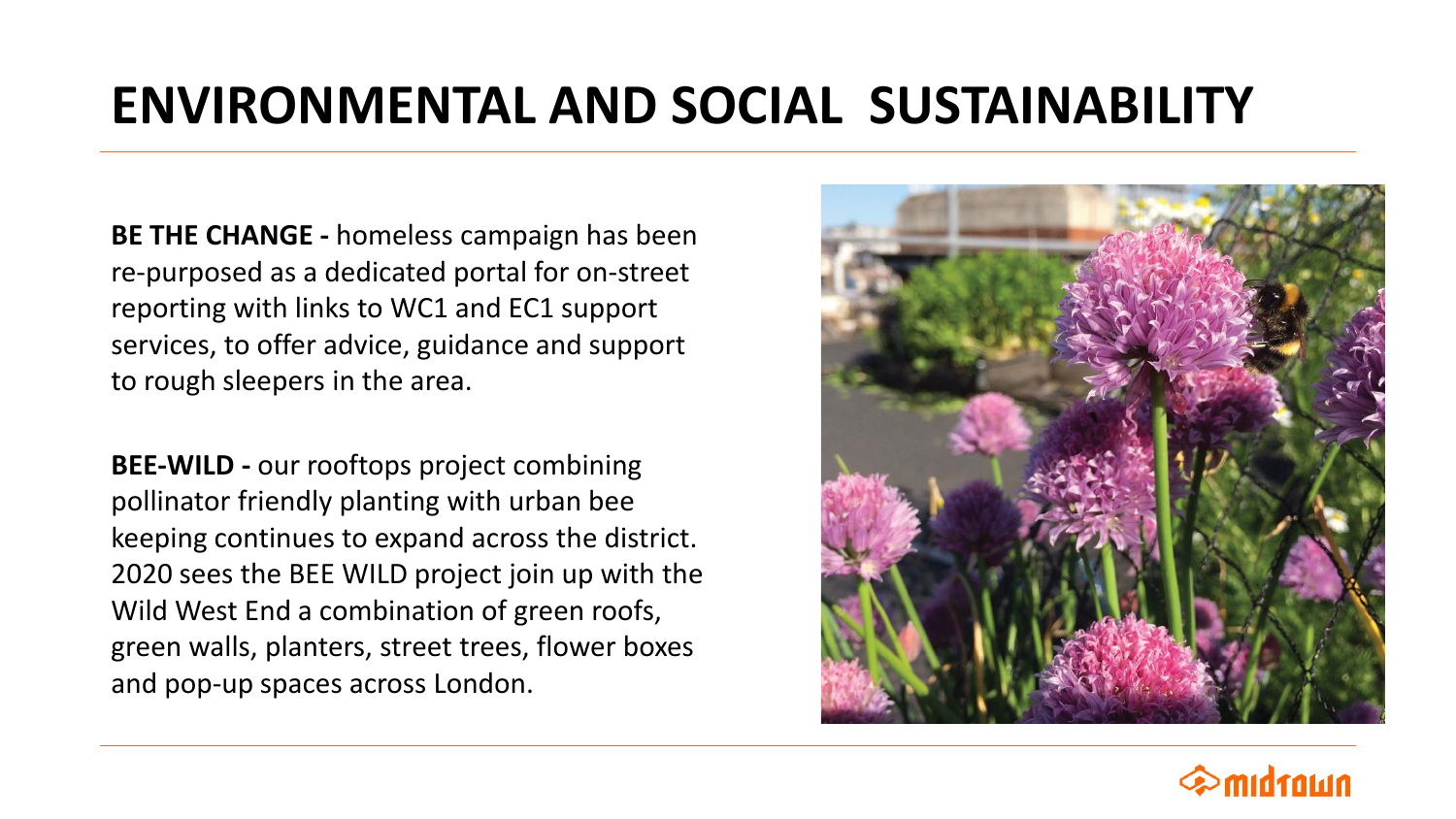# **PRIORITIES – SUSTAINABILITY**

**Future London Plastic-Free campaign**, in partnership with the *Evening Standard*, aiming to reduce single-use plastic in Midtown, promoted local businesses to assist with supply chain management, best practices, and support innovative interventions to make Midtown plastic free.

As the campaign came to a finish in 2020, our initiative has had both environmental and reputational success with Londoners.



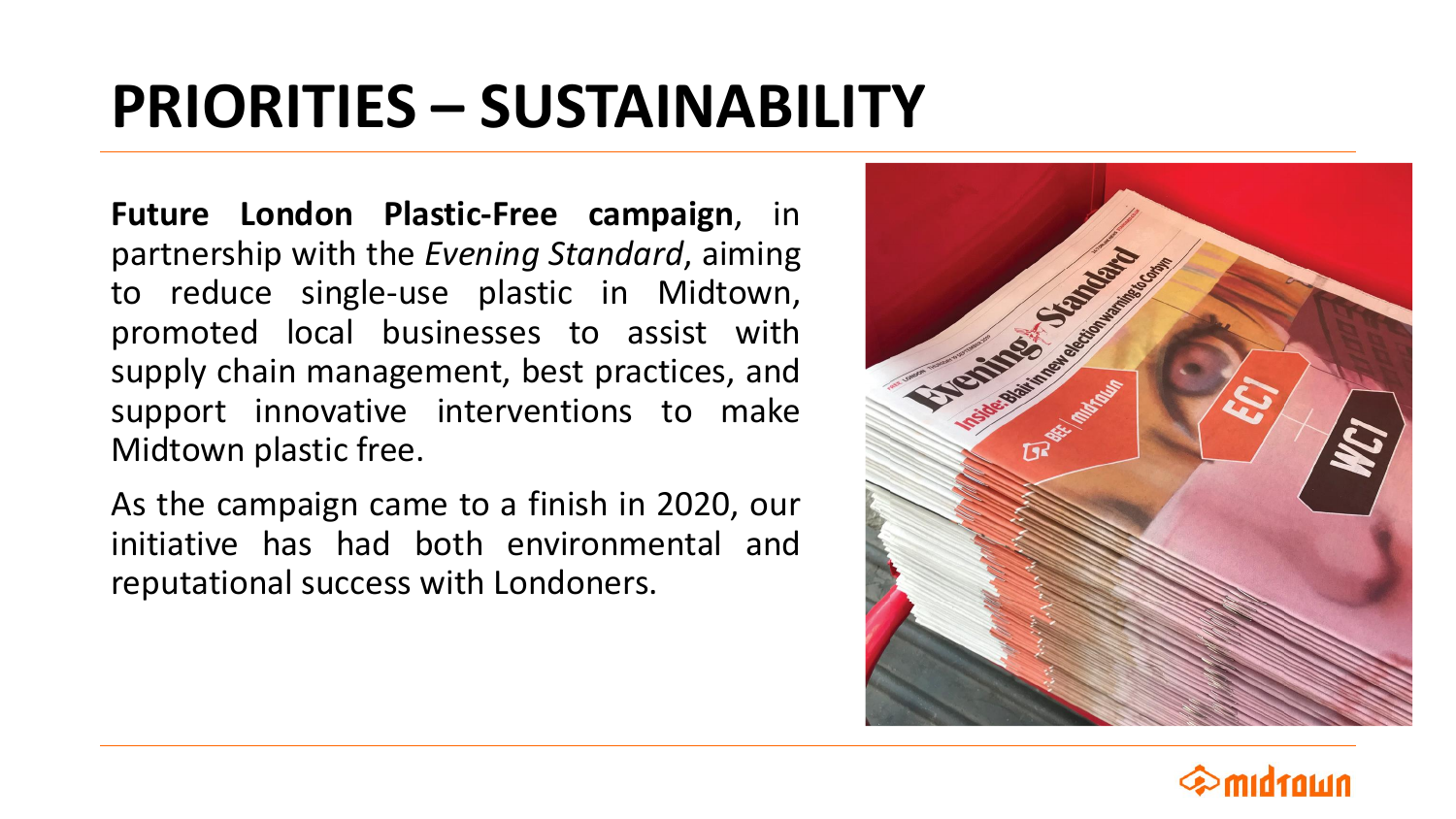# PARTICIPATION



**Clerkenwell Design Week** – supporting UK and International Brands and companies, in a series of events and exhibitions that took place across the area

**London Real Estate Forum - Showcasing** Midtown and its contribution to economic and community value - highlighting the growth in the district's performance

**New London Architecture** – supporting and showcasing Midtown potential as a centre for excellence in the built environment

**Bloomsbury Festival** – supporting the festival showcasing its art, culture and science through a series of events and exhibitions